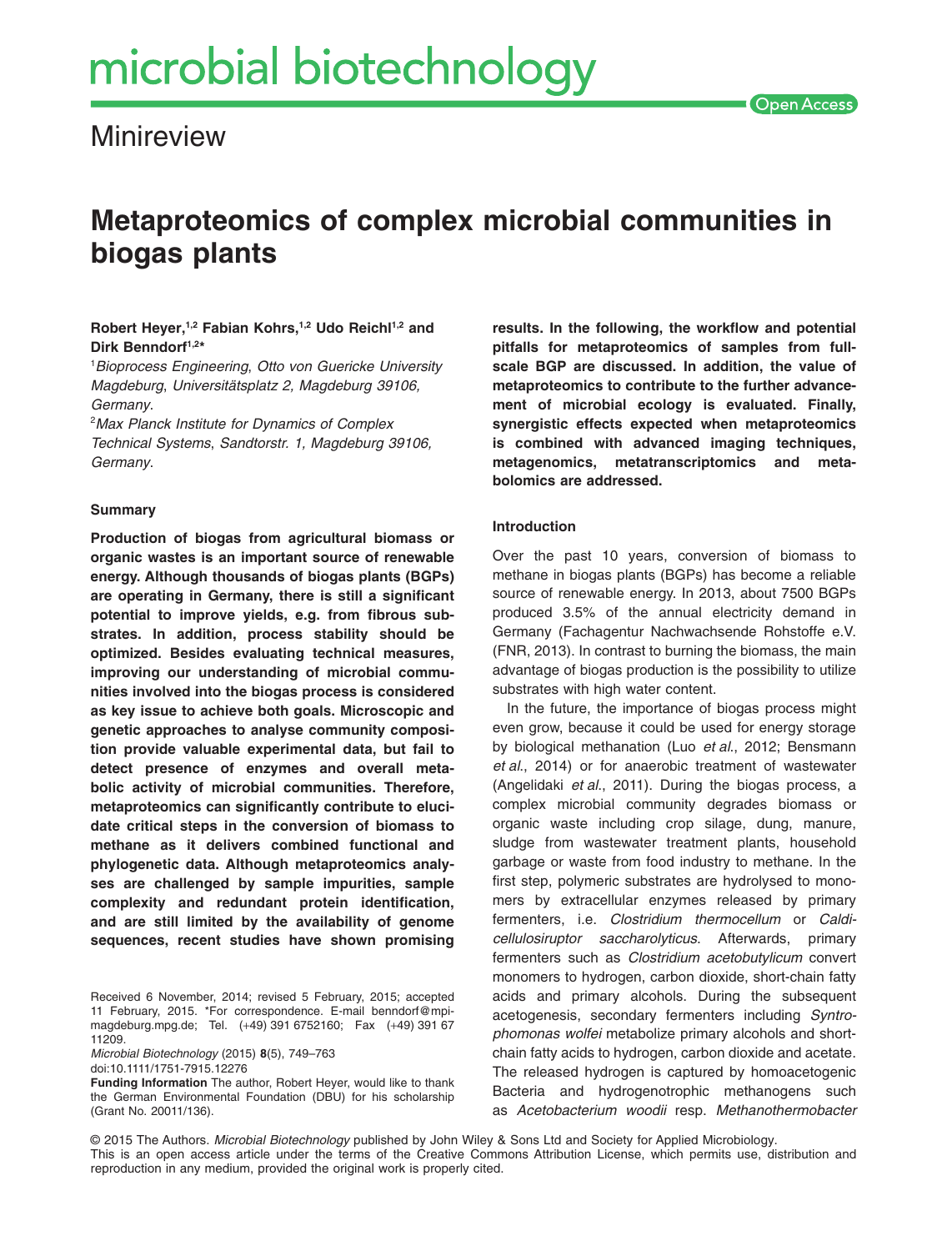## 750 *R. Heyer, F. Kohrs, U. Reichl and D. Benndorf*

*thermoautotrophicus*. This syntrophic interaction enables the secondary fermenters to gain energy under thermodynamically unfavourable conditions. Finally, acetoclastic methanogens, i.e. *Methanosarcina barkeri*, consume acetate and convert it to methane and carbon dioxide. For a continuous high-yield biogas production, all of the metabolic pathways of these four main steps of the biogas process have to be finely tuned.

Previous attempts to optimize biogas production focused on the impact of physicochemical and technical process parameters on performance of BGPs (Appels *et al*., 2008; Ward *et al*., 2008; Holm-Nielsen *et al*., 2009; Weiland, 2010; Angelidaki *et al*., 2011). However, several problems still impair the optimal conversion of biomass to methane (Ward *et al*., 2008).

First, microbial communities degrade only 30–60% of the fed biomass (Angelidaki *et al*., 2011), because lignin and cellulose are resistant to hydrolysis. In contrast, the microbial communities in the gut of sheep (Toyoda *et al*., 2009) or termites (Burnum *et al*., 2011) are able to utilize both lignin- and cellulose-rich grass and wood with high efficiency.

Second, in order to avoid process disturbances, a lot of energy and effort is spent to adjust optimal process conditions for the microbial community, e.g. optimal ammonia concentrations (Appels *et al*., 2008) or stable process temperatures. However, microbial communities are able to adapt to challenging process conditions, partially questioning these efforts (Chen *et al*., 2008).

Third, dynamic operation of BGPs would be favourable to produce electricity on demand and to stabilize the electric grid, but is rarely applied due to risk of acidification (Munk *et al*., 2010) and missing control strategies. Dynamic operation could be applied by different feeding amounts easily, but more detailed knowledge about the metabolic limits of the microbial communities is required.

In summary, a lack of understanding concerning the composition and performance of the microbial community hinders further optimization of the biogas process (Weiland, 2010). Therefore, improvement of space–time yield of BPGs requires the clarification of the following three key questions of applied microbial ecology: (i) who is there, (ii) who is doing what with whom and (iii) how can we adjust initial conditions and control the composition of the microbial communities as previously suggested by Verstraete and colleagues (2007).

In order to answer these questions, different approaches namely microscopy, metagenomics, metatranscriptomics, metaproteomics and metabolomics are available. In particular, metaproteomics, targeting the identification of proteins/enzymes from the individual species of the microbial community, represent a promising approach. The main advantage of metaproteomics is the possibility to link the function of proteins with a certain taxonomy and to correlated their presence with metabolic activity (Wilmes and Bond, 2006). However, metaproteomics is challenged by four major problems (Muth *et al*., 2013): (i) contamination by products of biomass degradation, (ii) sample complexity, (iii) redundant protein identifications and (iv) lack of detailed databases. In this paper, the value of metaproteomics for analyses of BGPs is discussed, and an optimized workflow comprising sampling, protein purification, separation, mass spectrometry (MS), bioinformatics and result evaluation is described.

# **Tools for the characterization of microbial communities**

For the analysis of complex microbial communities, a wide spectrum of elaborated methods is available as shown in Table 1. Besides the characterization of genes, mRNAs, proteins and metabolites using dedicated assays, microscopic analysis of microorganisms is also a valuable option. Due to different targets, the methods provide different levels of information concerning the spatial organization, the taxonomic composition as well as the function and metabolic activity of the individual microbial species.

Microscopy is a well-known technology used to investigate the organization of microbial communities regarding abundance and spatial distribution (Grotenhuis *et al*., 1991). However, most microorganisms cannot be classified by morphology alone. Nevertheless, in BGPs, the F420 cofactor (Heine-Dobbernack *et al*., 1988) is involved in methanogenesis and shows an intrinsic fluorescence allowing specific detection of hydrogenotrophic methanogens. For further differentiation, specific staining methods such as fluorescence in situ hybridization (FISH) can be used (Sekiguchi *et al*., 1999; Nettmann *et al*., 2010). Nevertheless, strong background fluorescence from sample impurities, i.e. humic and fulvic acids (Senesi *et al*., 1989), often interferes with staining procedures (Hofman-Bang *et al*., 2003; Bastida *et al*., 2009). In addition to microscopy, flow cytometry can be applied to discriminate between individual strains and to follow dynamics of microbial communities (Müller *et al*., 2012). Molecular biological analysis of genes or mRNA is a more robust and precise method for the phylogenetic or functional characterization (Hofman-Bang *et al*., 2003; Klocke *et al*., 2008; Nelson *et al*., 2011; Ziganshin *et al*., 2013). In particular, the presence of 16S rRNA genes is frequently used for phylogenetic studies (Amann *et al*., 1995). The presence of functional genes or corresponding mRNA is utilized for measuring the functional diversity. Due to its low stability, the presence of mRNA is a good indicator of gene expression. While the analysis of RNA requires a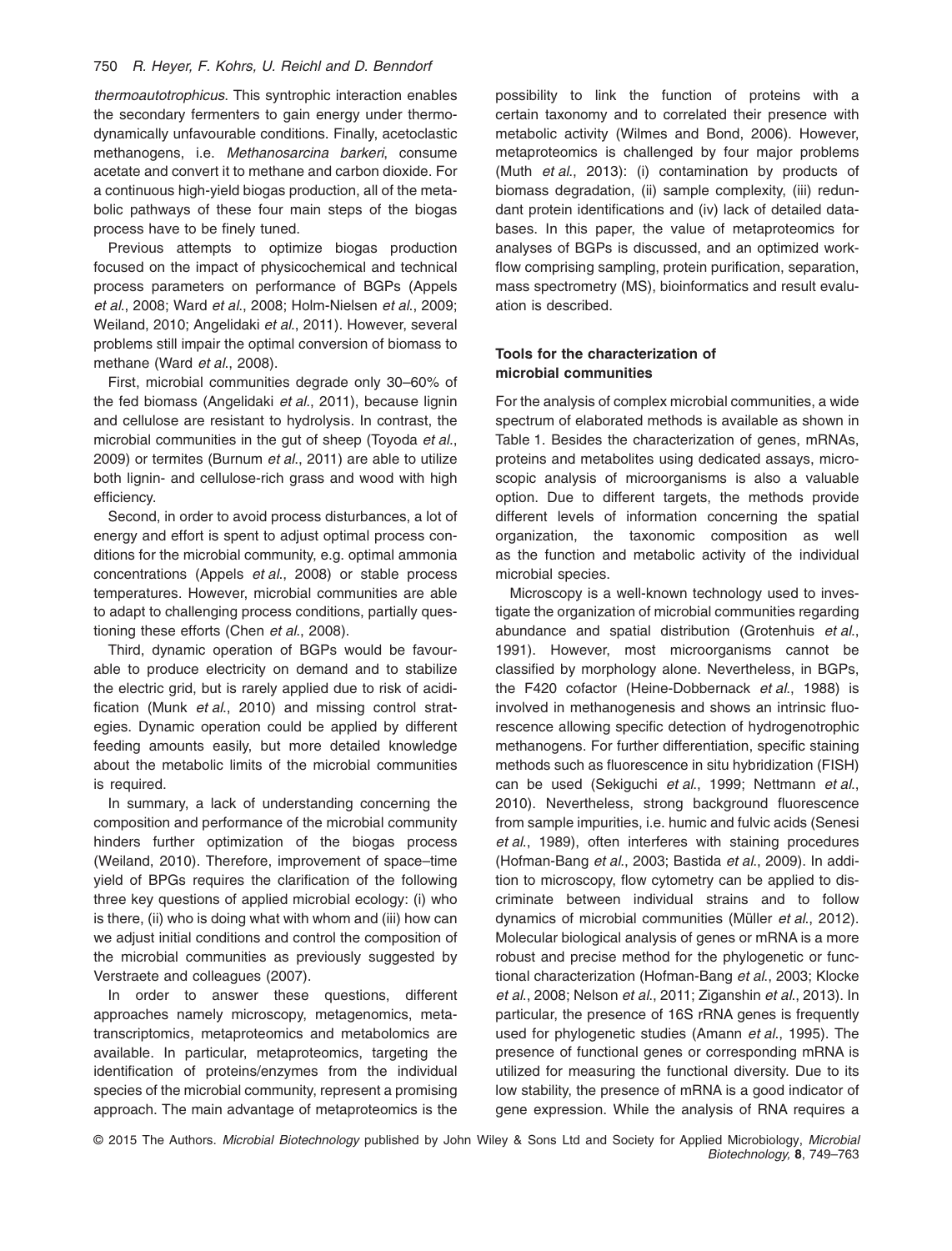|  |  | <b>Table 1.</b> Tools for the characterization of microbial communities. |  |  |
|--|--|--------------------------------------------------------------------------|--|--|
|  |  |                                                                          |  |  |

| Method                          | Target         | Spatial<br>organization | Taxonomy | Function | Metabolic<br>activity | Analysed parameters<br>per run <sup>a</sup> | Supplements<br>metaproteomics                  |
|---------------------------------|----------------|-------------------------|----------|----------|-----------------------|---------------------------------------------|------------------------------------------------|
| microscopy                      | microorganisms | $+$                     | $\pm$    |          |                       | 1 sample                                    | indicates successful<br>cell lysis             |
| flow cytometry                  | microorganisms |                         | 土        |          |                       | 1 sample/1-3 stainings                      |                                                |
| FISH microscopy                 | microorganisms | $+$                     | $\pm$    | 土        | $_{\pm}$              | 1 sample/1-3 stainings                      |                                                |
| TRFLP/DGGE                      | genes/mRNA     | -                       | 土        | 土        | -                     | 1 sample/1 gene                             |                                                |
| TRFLP/DGGE + clone<br>library   | genes/mRNA     |                         | $+$      | $\pm$    |                       | 1 sample/1 gene                             |                                                |
| metagenome<br>sequencing        | genes          |                         | $+$      | $+$      |                       | $\approx$ 10,000 contigs                    | database for<br>metaproteomics                 |
| metatranscriptome<br>sequencing | <b>mRNA</b>    |                         | $+$      | $+$      | $\pm$                 | $\approx$ 10,000 contigs                    | database for<br>metaproteomics                 |
| metaproteomics                  | proteins       |                         | $+$      | $+$      | $\pm$                 | $\approx$ 1,000 proteins                    | Re-annotation of<br>genes by<br>proteogenomics |
| metabolomics                    | intermediates  |                         |          | 土        | $+$                   | $\approx$ 10-20 intermediates               | proves activity of<br>proteins                 |
| enzyme activity<br>assays       | enzymes        |                         |          | 土        | $+$                   | 1 enzyme                                    | activity values for<br>genes/proteins          |

a. Numbers of analysed parameters per run are estimated. Actual numbers depend on the experimental setup.

Comparison of standard methods for the investigation of microbial communities, concerning its target, effort, price as well as the type and amount of information obtained (−, no information; ±, qualitative information; +, quantitative information). The evaluation of these methods was done to the best of our knowledge and refers to the number of analysed parameters per run. However, only a broad overview about available methods can be given within the scope of this review.

DGGE, denaturing gradient gel electrophoresis; TRFLP, terminal restriction fragment length polymorphism.

previous reversed transcription to cDNA, DNA is directly amplified by polymerase chain reaction (PCR) with primers specific to phylogenetic groups or selected functional genes. Afterwards, the equally sized PCR products are separated by denaturing gradient gel electrophoresis (DGGE) or terminal restriction fragment length polymorphism (TRFL) revealing the fingerprint. In the case of 16S rRNA based community analysis, the individual microorganisms can be identified by a clone library and the actual community profile can be generated by normalization with the species-specific abundance of the 16S rRNA gene (Klappenbach *et al*., 2001). In BGPs, the functional analysis was successfully applied for quantification of the methyl CoM reductase gene and its mRNA (Munk *et al*., 2012).

The development of 454 pyrosequencing (Margulies *et al*., 2005) and illumina sequencing (Bentley *et al*., 2008) enabled the investigation of the whole metagenome/ metatranscriptome of microbial communities instead of analysing single genes or individual mRNA (Schlüter *et al*., 2008; Wirth *et al*., 2012; Zakrzewski *et al*., 2012). In contrast to a metagenome, representing the genetic potential of a community, the metatranscriptome is a snapshot of the actual gene expression.

However, final metabolic activity is determined, among other factors, by the concentrations of proteins, which are strongly influenced by their half-life periods. Thus, a better description of the metabolic function of microbial communities is expected from the abundance of the microbial enzymes and proteins [metaproteome (Wilmes and Bond, 2006)]. Most proteomic approaches, however, are performed under denaturating conditions and therefore provide only information regarding the abundance of proteins instead of enzyme activities. In addition, the latter are influenced by temperature, pH value as well as on the concentration of substrates and products. Therefore, enzyme activity assays, e.g. enzymes of hydrolysis (Gasch *et al*., 2013) or enzymes of methanogenesis (Refai *et al*., 2014), were also established for analysis of microbial communities from BGPs and could be applied to confirm metaproteome data. Alternatively, concentrations of intracellular and extracellular metabolites (metabolome) could be determined as they also represent the microbial activity. The currently performed routine sampling of full-scale BGPs clearly provides only a minimum of information regarding the metabolic activity of microbial communities, e.g. the composition and amount of the substrates, the volume and composition of the gas, and the concentration of the short-chain fatty acids in the digestate (Hill and Holmberg, 1988). However, without expensive labelling of substrates with stable isotopes, metabolites cannot be assigned to phylogenetic groups.

Obviously, each method for microbial community characterization has its own advantages. Only a combination of different methods will allow to draw a more realistic picture of the microbial conversion of biomass to methane, and to derive successful measures for process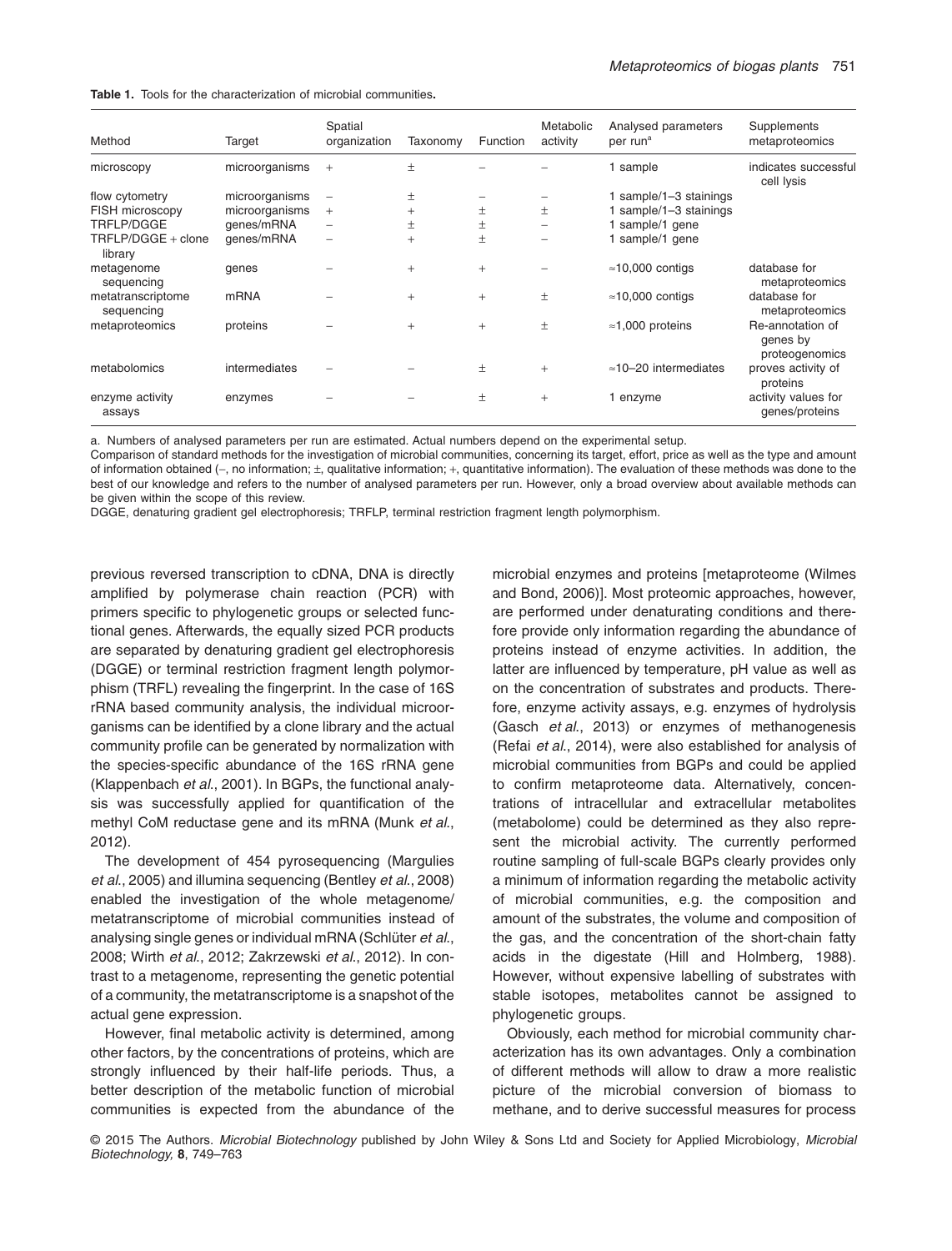design and further optimization. The problems and limits of the individual methods should be carefully considered, as done in the review of Hofman-Bang and colleagues (2003) for molecular biological methods.

#### **Metaproteomic workflow**

The implementation of metaproteomics approaches covering a wide range of BGP samples requires considering several key challenges: (i) experimental design, (ii) sampling, (iii) protein purification, (iv) protein separation, (v) liquid chromatography (LC)-tandem mass spectrometry MS/MS), (vi) bioinformatics and (vii) examining the protein identification (Figure 1).

Reproducible scientific studies require carefully planned and documented experiments. In order to correlate metaproteome data from different BGPs with process data, at least a minimum set of meta-information has to be provided, comprising BGP design, process temperature, pH value, nitrogen content, inocula, gas composition and volume as well as feed composition. In addition, technical and biological replicates are required. However, for most industrial scale BGPs, no true replicates exist, because each BGP is individual concerning its construction and operational parameters. An acceptable workaround would be to sample at least two independent technical replicates at close time points. Otherwise, investigations using labscale equipment are required to complement studies. Here, critical process conditions can be applied without risking the crash of a full-scale fermenter. Depending on the scientific question, simplifying the complex microbial community by feeding a synthetic medium (Wilmes *et al*., 2008; Abram *et al*., 2009) or the prior use of synthetic communities could be useful (Laube and Martin, 1981; Tatton *et al*., 1989; Scholten and Conrad, 2000; Plugge *et al*., 2010)

A key issue for metaproteome studies is sample complexity. Deeper insight into the metaproteome can be gained through a combination of orthogonal separation steps as shown by Kohrs and colleagues (2014). However, higher resolution requires significantly higher experimental effort. Researchers should consider this before initiating a comprehensive study in which insight into the metaproteome is often indispensable to validate research hypotheses. As long as a sufficient number of representative samples are retained, a more comprehensive metaproteomics analysis or the sequencing of the corresponding metagenome can be carried out.

Sampling is quite straightforward and representative as long as the BGP is well mixed, the dead volume of the sampling tube is discarded and the samples are frozen immediately. When sampling full-scale BGPs, the following issues have to be considered: (i) sampling before feeding and at same time of the day, (ii) mixing the BGP

before sampling and (iii) discarding sufficient material before sampling in order to flush the sample port.

Sample preparation includes cell lysis, protein extraction, protein quantification and separation. Main problems during cell lysis and protein extraction are the high amount of sample impurities and the different levels of microbial community organization, such as scattered microorganisms, biofilms on the substrates or granules (Hofman-Bang *et al*., 2003). Consequently, robust lysis of all cells and removal of as many contaminants as possible is required. Phenol extraction followed by ammonium acetate in methanol precipitation sometimes combined with cell lysis in a ball mill has already been successfully applied to characterize samples from activated sludge (Kuhn *et al*., 2011), soil (Benndorf *et al*., 2007) and BGPs (Heyer *et al*., 2013). Phenol extraction separates proteins and humic substances and is essential when extracting proteins from full-scale BGPs. For lab-scale fermenters fed with synthetic media, cell lysis with ultrasonic sound and separation of debris from proteins by centrifugation is sufficient (Abram *et al*., 2009). Subsequent dissolution of precipitated proteins in buffers, especially after phenol extraction, is difficult but high molar urea buffers delivered good results (Keiblinger *et al*., 2012; Heyer *et al*., 2013). However, the use of high molar urea buffer or the presence of remaining humic substances may interfere with standard protein assays (Kuhn *et al*., 2011), namely Bradford (Bradford, 1976), Lowry (Lowry *et al*., 1951) and BCA (Smith *et al*., 1985) assays. In contrast, acceptable protein quantification can be achieved by using the amido black assay (Popov *et al*., 1975; Schweikl *et al*., 1989; Hanreich *et al*., 2013) or by quantification of protein intensities in sodium dodecyl sulfate polyacrylamide gel electrophoresis (SDS-PAGE).

Due to the high sample complexity, the proteins have to be separated prior to MS analysis. Common approaches are protein separation according to molecular weight or isoelectric point, e.g. SDS-PAGE (Laemmli, 1970) or twodimensional polyacrylamide gel electrophoresis (2D-PAGE) (Klose, 1975; O'Farrell, 1975). Subsequent protein fractions are tryptically digested in-gel into peptides (Shevchenko *et al*., 1996). A complete gel-free approach involving separation of tryptic peptides by one or higher dimensional LC appears feasible (Link *et al*., 1999; Washburn *et al*., 2001; Wolters *et al*., 2001). However, running the proteins through a SDS-gel without separation and subsequent in-gel digest is useful because sample impurities remain in the gels. Furthermore, such a step prevents clogging of the columns and capillaries of the chromatographic system (Kohrs *et al*., 2014). For routinely metaproteomics, SDS-PAGE procedures achieved best results since remaining impurities from environmental samples seem to hinder reproducible separation of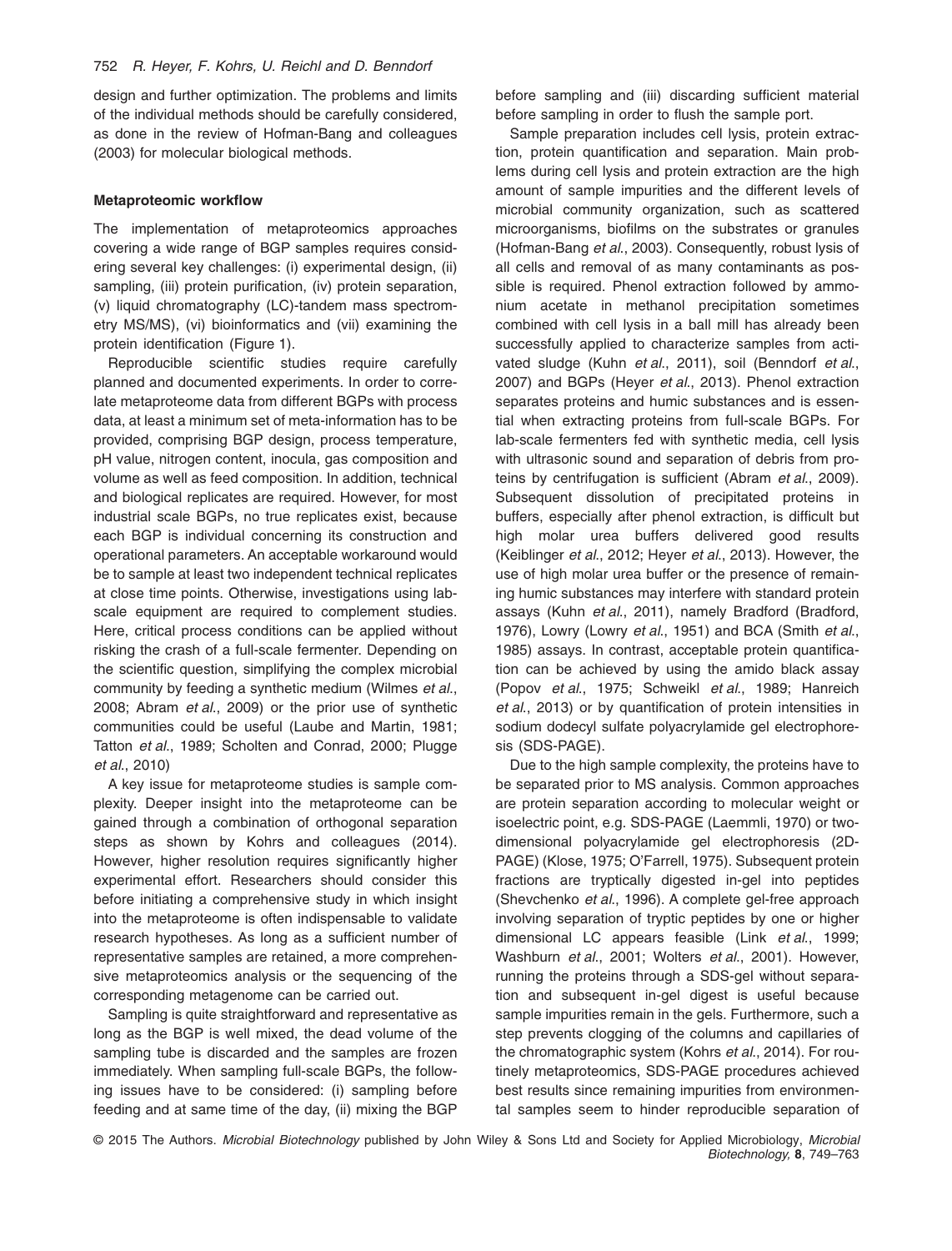

Fig. 1. Metaproteomics workflow comprising sampling, protein purification, separation, mass spectrometry, bioinformatic workflow and result evaluation.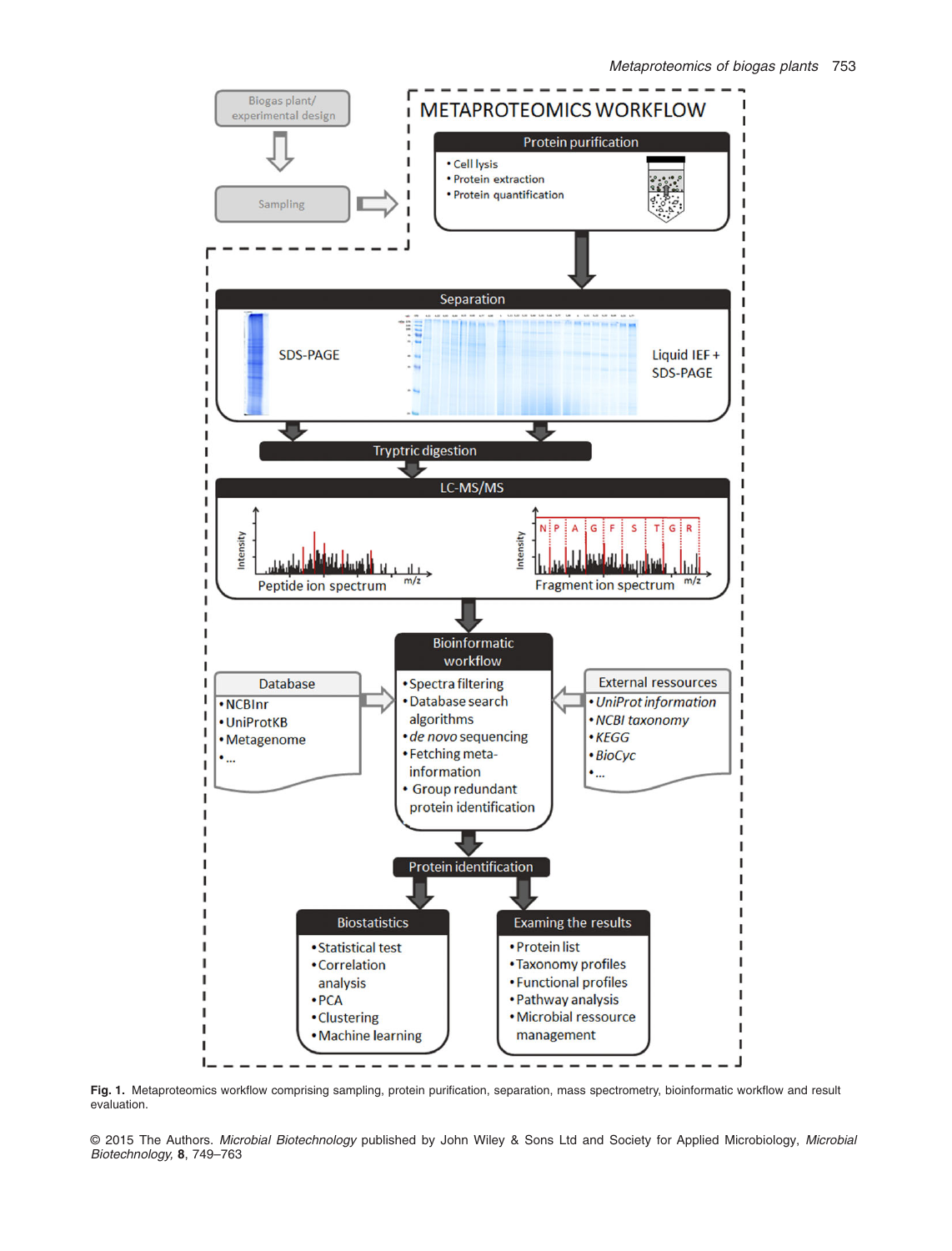#### 754 *R. Heyer, F. Kohrs, U. Reichl and D. Benndorf*

proteins by 2D-PAGE. For improving resolution of metaproteomics, liquid-isoelectric focusing (IEF) can be carried out prior to SDS-PAGE (Kohrs *et al*., 2014). Alternatively, ultracentrifugation can be used to separate the cellular and the extracellular fractions of proteins (Binner *et al*., 2011).

MS, often combined with LC, is the standard approach for protein identification. In MS, peptides are ionized and separated according to their mass-to-charge ratio. In order to distinguish between peptides with identical amino acid composition but different amino acid order, peptide ions are further fragmented. For protein identification, these fragment spectra are compared against a protein database. A complete overview about MS techniques can be found in Wöhlbrand and colleagues (2013).

For samples with high complexity containing a large number of peptides, separation of peptides by LC and high-resolution MS are essential. Nevertheless, the probability that peptides with similar mass-to-charge ratio coelute from the LC systems increases drastically. Finally, the common fragmentation results in low-quality spectra that fail in a database search. Worse, the number of peptides with different mass-to-charge ratios is so high that, due to the limited scan and separation speed of the MS, only 5–30 of the most abundant peptide ions can be analysed in one cycle. Although certain rules are applied to carefully select peptides for fragmentation, this selection is still often random due to the high number of peptides. Therefore, the reproducibility between such LC-MS/MS experiments is low (Tabb *et al*., 2010). Running technical replicates in LC-MS/MS and extending the LC gradients are appropriate strategies to manage this problem. Besides protein identification, quantification of at least key proteins is often important for the characterization of microbial communities. Common quantification strategies include chemical labelling, isotopic labelling, label-free quantification as well as quantification of protein intensity in gels. Signals from fluorescence labels, often used in gel-based approaches, can be disturbed by intrinsic fluorescence of humic-like sample impurities (Li *et al*., 2004). In addition, the remaining humic compounds can also react with established chemical labels (Gygi *et al*., 1999; Lottspeich and Kellermann, 2011). Due to this uncertainty, label-free quantification by peptide respective spectra abundance remains the last option. However, normalization of abundances is beneficial and the exponential modified protein abundance index (Ishihama *et al*., 2005) or the normalized spectra abundance factor (Zybailov *et al*., 2007) are frequently applied. Another promising quantification approach is the metabolic labelling with isotopically labelled substrates (Jehmlich *et al*., 2008). Incorporation of stable isotopes into proteins can be monitored by MS and allows to draw conclusions about metabolic activity in

the microbial community. However, the application is restricted to microcosm experiments due to the high costs for fully labelled substrates.

Routinely, peptide and protein identification are carried out by comparison of fragment spectra against theoretical spectra from a database by algorithms, e.g. Mascot (Perkins *et al*., 1999) or X!Tandem (Craig and Beavis, 2004). Standard databases for protein identification are NCBInr (Acland *et al*., 2014), UniProtKB/Swiss-Prot or UniProtKB/TrEMBL (Consortium, 2012). With respect to metaproteomics, more specific databases or searches against metagenomes from the same or similar samples [e.g. for BGP samples (Schlüter *et al*., 2008; Rademacher *et al*., 2012; Wirth *et al*., 2012; Zakrzewski *et al*., 2012)] resulted in the identification of more proteins and are strongly recommended.

Raw data contains many low-quality spectra (Muth *et al*., 2013). During preprocessing, low-quality spectra can be removed without any significant loss of information (Ma *et al*., 2011). Recently, preprocessing and data handling was embedded into complete bioinformatic platforms, e.g. OpenMS (Sturm *et al*., 2008), Proteome Discoverer or ProteinScape (Thiele *et al*., 2010).

Besides a probability-based score as a measure for correctness of peptide identification, the false discovery rate (FDR) evolved in the proteomic community as a standard (Elias *et al*., 2005). FDR is mainly influenced by database size, e.g. a doubling of the database size doubles more or less the probability of false positive hits and thus doubles the FDR. Therefore, searching against large databases can cause the removal of valuable hits in order to reach a low FDR (e.g. less than 5%).

The problem of metaproteomics in contrast to other proteomics with pure or defined mixed cultures is that the taxonomic composition of complex microbial communities is not known and the database cannot be reduced to keep the number of false positive hits low. In this context, the idea of Jagtap and colleagues (2013) to repeat the search in a qualified database with reduced size containing only sequences from species identified in a first search round seems to be an option. The number of false positive hits decreases and consequently more spectra are regarded as correctly identified. However, this strategy may lead to an underestimation of the FDR and mask the lack of suitable database entries for many microorganisms due to cultivation problems (Amann *et al*., 1995) .

In the next step, protein identification is achieved based on identified peptides (Bradshaw *et al*., 2006). Although identifications based on two peptide per protein are favoured in peer-reviewed journals, the so-called 'single hit wonders' are not necessarily worse. In fact, identifications based on single peptides are also accepted when using high-resolution MS because the quality of the peptide identification is also considered important (Gupta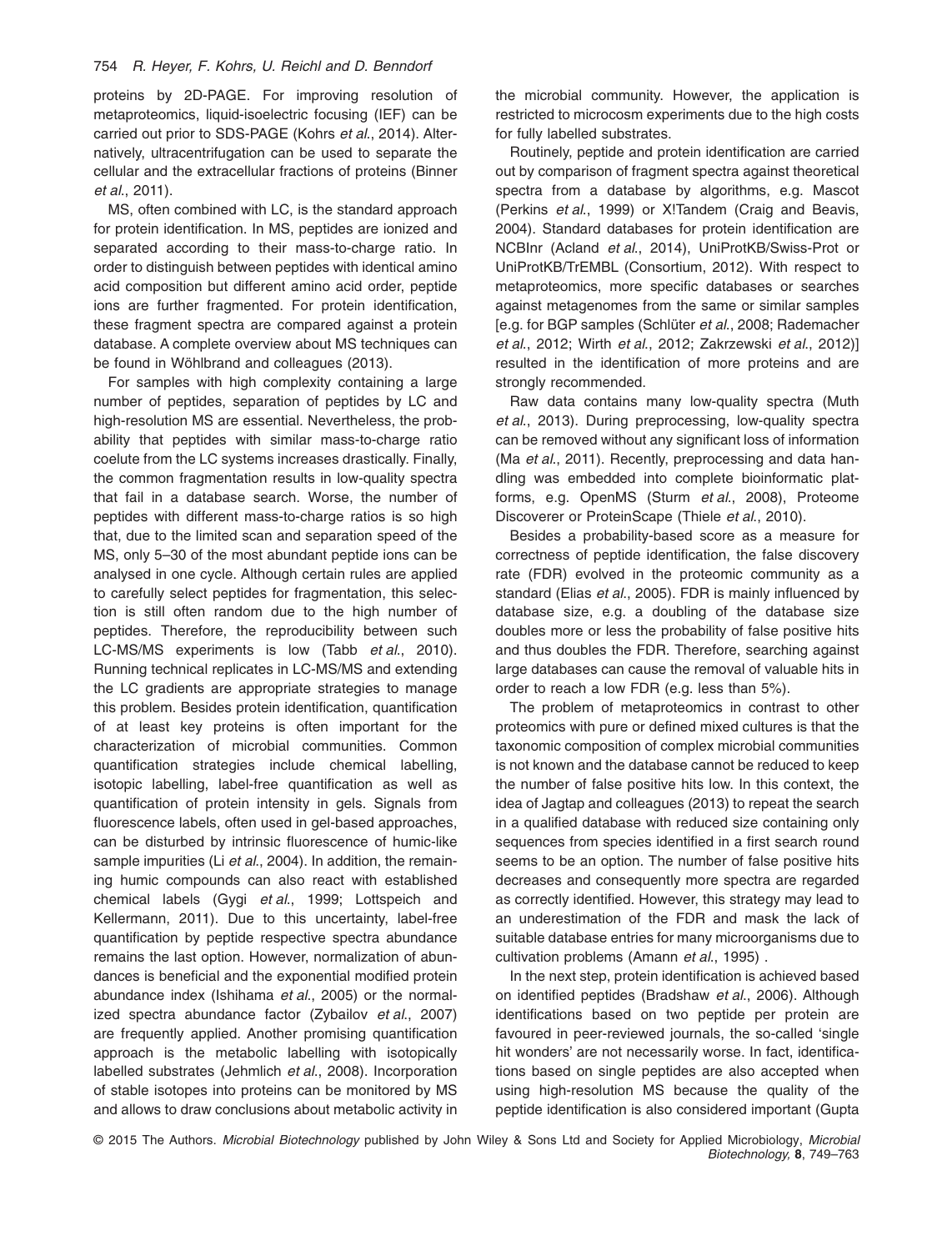and Pevzner, 2009). Nevertheless, reliability and number of correctly identified peptides and proteins can be increased by combining multiple algorithms (Ma *et al*., 2011; Vaudel *et al*., 2011). Even the best algorithm can only identify proteins whose sequence is covered in a database. An approach to overcome this pitfall is *de novo* sequencing of peptides using acquired spectra (Frank and Pevzner, 2005), and to search for homologue proteins using the MS-driven basic local alignment search tool (MS-BLAST) (Shevchenko *et al*., 2001). However, the evaluation of *de novo* results requires manual inspection. Therefore, a more straightforward strategy is sequencing the metagenome of the analysed sample.

After successful protein identification, the importance of a single identification can be improved by acquiring metainformation concerning taxonomy and function from repositories, e.g. UniProt (Consortium, 2012). Moreover, redundant protein identifications due to similar peptides from homologue proteins can be grouped based on a similar peptide sets (Schneider *et al*., 2012), one shared peptide (Kohrs *et al*., 2014; Lü *et al*., 2014) or by sequence similarity [e.g. UniRef-Cluster (Suzek *et al*., 2007)] to so called metaproteins (Muth *et al*., 2015). Finally, protein taxonomy can be redefined by the common ancestor taxonomy of all proteins in a group (Huson *et al*., 2007). It allows a reliable phylogenetic assignment of metaproteins avoiding risky assignments on species or strains.

For a better survey, taxonomic composition can be visualized in a Krona plot (e.g. Krona plot for a mesophilic/thermophilic BGP: Figure 2; Fig. S1) (Ondov *et al*., 2011) that is based on identified peptides or spectra, and National Center for Biotechnology Information taxonomy (Acland *et al*., 2014). For comparison of taxonomic profiles from different samples or time points, the richness of species, their community organization and their dynamics can be calculated, as extensively discussed in the concept of Microbial Resource Management (Verstraete *et al*., 2007; Marzorati *et al*., 2008; Wittebolle *et al*., 2009).

Shifting to protein functions, overview plots, such as a Voronoi Treemap (Bernhardt *et al*., 2013) or a common pie chart, based on gene ontologies (Ashburner *et al*., 2000) or UniProt Keywords (Consortium, 2012) are beneficial. Even more important is the assignment of identified proteins to biochemical pathways. A straightforward mapping to MetaCyc pathways (Caspi *et al*., 2014) or Kyoto Encyclopedia of Genes and Genomes (KEGG) pathways (Figure 3, Fig. S2) (Kanehisa and Goto, 2000) can be achieved using KEGG ontologies or enzyme commission numbers (Bairoch, 2000). Often, proteome studies result in long lists of upregulated and downregulated proteins confirmed by statistical tests (Karp and Lilley, 2007). For better exploitation of data,

correlation analysis between taxa, functions or process parameters can reveal unexpected functional relationships improving the knowledge about the microbial community. Moreover, differences between BGPs can be monitored by principal component analysis or cluster analysis of protein or taxonomic profiles, e.g. cluster of different BGPs based on SDS-PAGE profiles (Heyer *et al*., 2013). In the future, the use of machine learning algorithms (Kelchtermans *et al*., 2014) might result in further improvements.

In microbial ecology, a wide mixture of different methods are commonly applied to investigate a specific problem. Hence, knowledge of how to combine these methods is important. First of all, a standardization of sample preparation is essential. With regard to the use of multi-omic approaches, the sample preparation workflow should comprise most analytes namely DNA, RNA, proteins and metabolites in an adequate manner (Roume *et al*., 2013). As previously discussed in *Tools for the characterization of microbial communities* (Table 1), metaproteomics delivers thorough information about taxonomy and function while conclusions regarding community organization and metabolic activity can only be obtained to a limited degree. Further insight in microbial communities could be gained by combining data from advanced microscopy approaches, e.g. FISH and metaproteomics. For instance, hypotheses regarding syntrophic interaction of *Coprothermobacter* and *Methanothermobacter* in a thermophilic reactor treating thermally pretreated sludge (Gagliano *et al*., 2014) might have benefited from an additional proteomic study. Moreover, protein identification in metaproteomics profits from high-quality genome databases, making metagenomics/ metatranscriptomics and metaproteomics partners rather than competitors. The fact that proteomics can also be used to improve the quality of gene annotation in genome studies (Gupta *et al*., 2007) indicates that this interaction might not be an 'one way road'. In particular, 'proteogenomics' approaches might be applied to assist the annotation of metagenome data using the recently published proteogenomic software Peppy (Risk *et al*., 2013). Another option might be the combination of flow cytometry and metaproteomics (Jehmlich *et al*., 2010) as cell sorting enriches microbial subpopulations and therefore reduces complexity of samples prior to metaproteome analysis.

# **Advances in the field enabled by metaproteomics**

So far, only a few metaproteome studies of BGPs were carried out (Table 2) (Abram *et al*., 2009; 2011; Hanreich *et al*., 2012; 2013; Yan *et al*., 2012; Heyer *et al*., 2013; Kohrs *et al*., 2014; Lü *et al*., 2014). Of those, only the work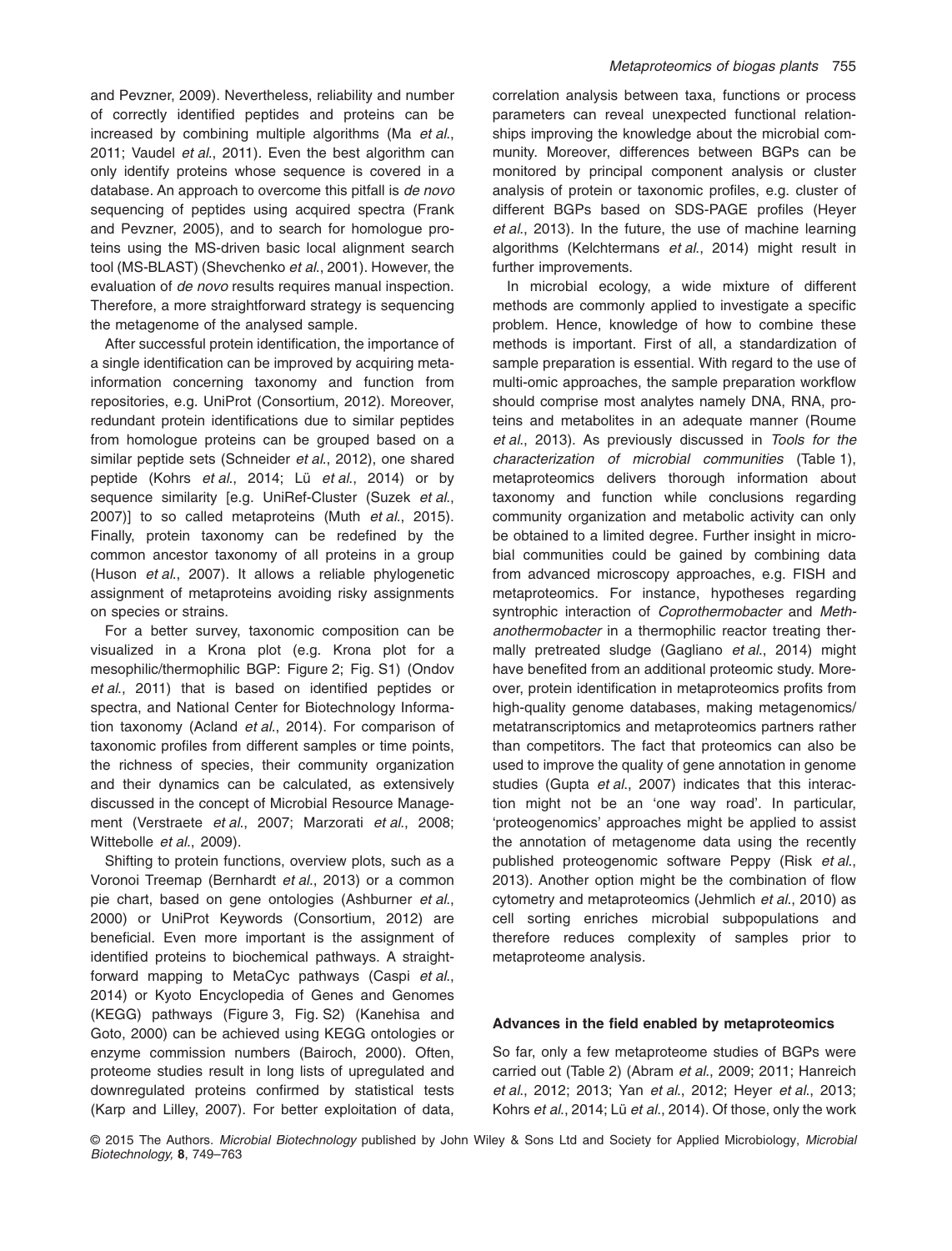

**Fig. 2.** Krona plot of a mesophilic BGP, based on the data of Kohrs and colleagues (2014). The abundance of the taxonomic groups corresponds to the percentage of spectra based on a total number of 9485 spectra.

of Hanreich and colleagues (2012), Heyer and colleagues (2013) and Kohrs and colleagues (2014) analysed fullscale BGPs. Most studies reported on the massive problems related to sample impurities, especially humic-like substances, requiring extensive sample preparation with phenol. As a consequence, the separation of proteins by 2D-PAGE, even with improvement by paper bridge loading (Hanreich *et al*., 2012), sometimes failed (data not shown). In order to reduce the high sample complexity, proteins can be separated by SDS-PAGE as discussed in Heyer and colleagues (2013) and Kohrs and colleagues

(2014). In addition to SDS-PAGE, Lü and colleagues (2014) used IEF to separate the proteins.

While in early metaproteome studies, only a few proteins were detected (Abram *et al*., 2009; 2011; Hanreich *et al*., 2012; 2013; Yan *et al*., 2012), recent high-resolution separations using liquid IEF and SDS-PAGE (Kohrs *et al*., 2014; Lü *et al*., 2014) enabled the identification of up to 1000 proteins (Table 2). Assignment of these 1000 protein identifications to the biogas process enabled to cover the main steps of hydrolysis, fermentation, acetogenesis and methanogenesis. In addition, the most important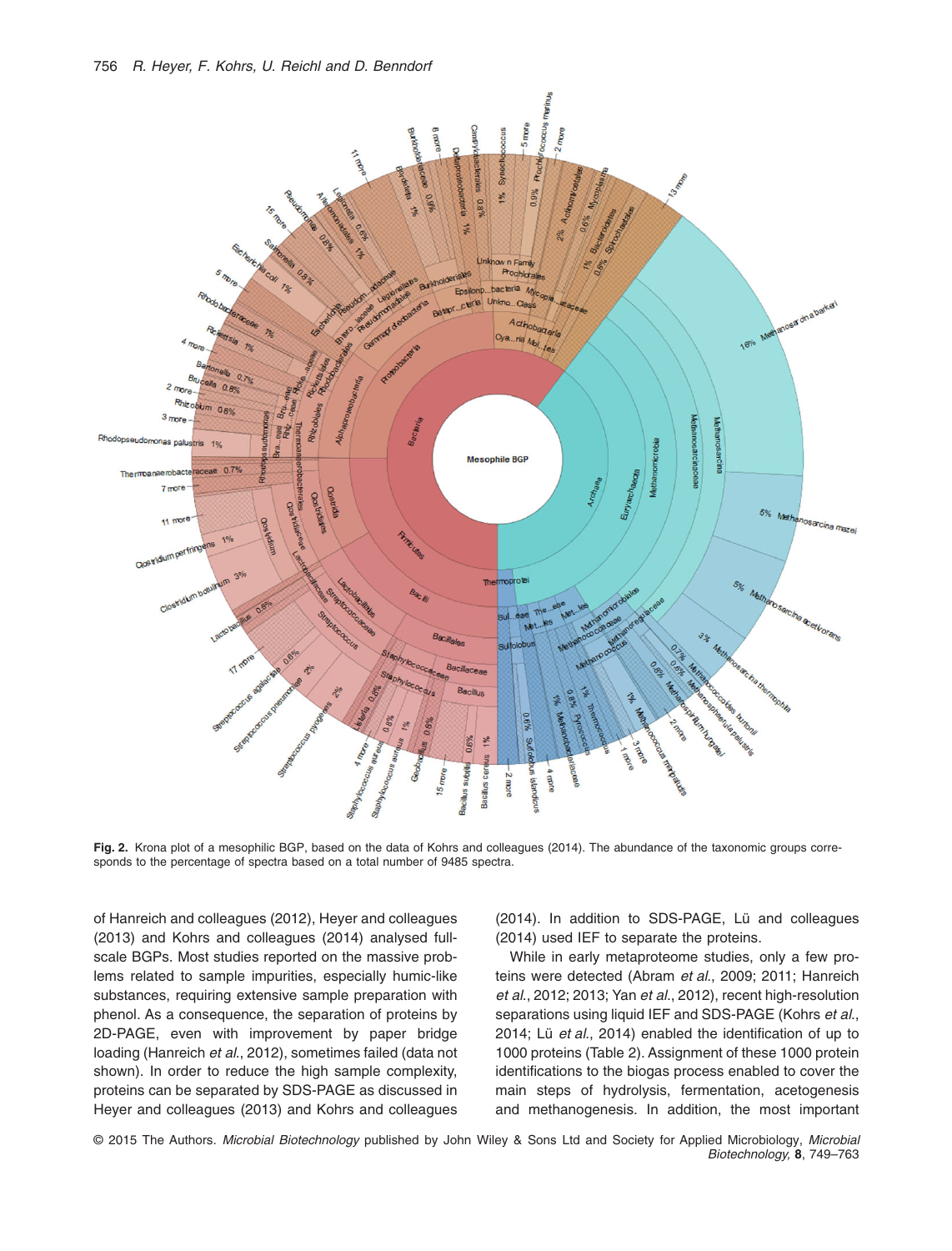

01200 50114<br>(c) Kazehian Laboratories

CARBON METABOLISM

**Fig. 3.** Carbon metabolism of a mesophilic biogas plant, based on the data of Kohrs and colleagues (2014). KEGG pathway map of the carbon metabolism with the identified proteins for methanogenesis from different Archaea (red: *Methanosarcinales*, blue: *Methanomicrobiales*, gold: both groups).

phylogenetic groups known to be involved in biomass conversion to methane were identified.

The majority of the identified bacterial proteins belonged to the orders *Actinobacter*, *Bacteriodia*, *Bacilli*, *Chlostridiales*, *Thermotogae* and different *Proteobacter* groups. Archaeal proteins were dominated by the orders *Methanobacteria* and *Methanomicrobia*. A comparison of phylogenetic profiles derived from metaproteomics and molecular biological studies revealed significant differences in the relative abundance of methanogens [about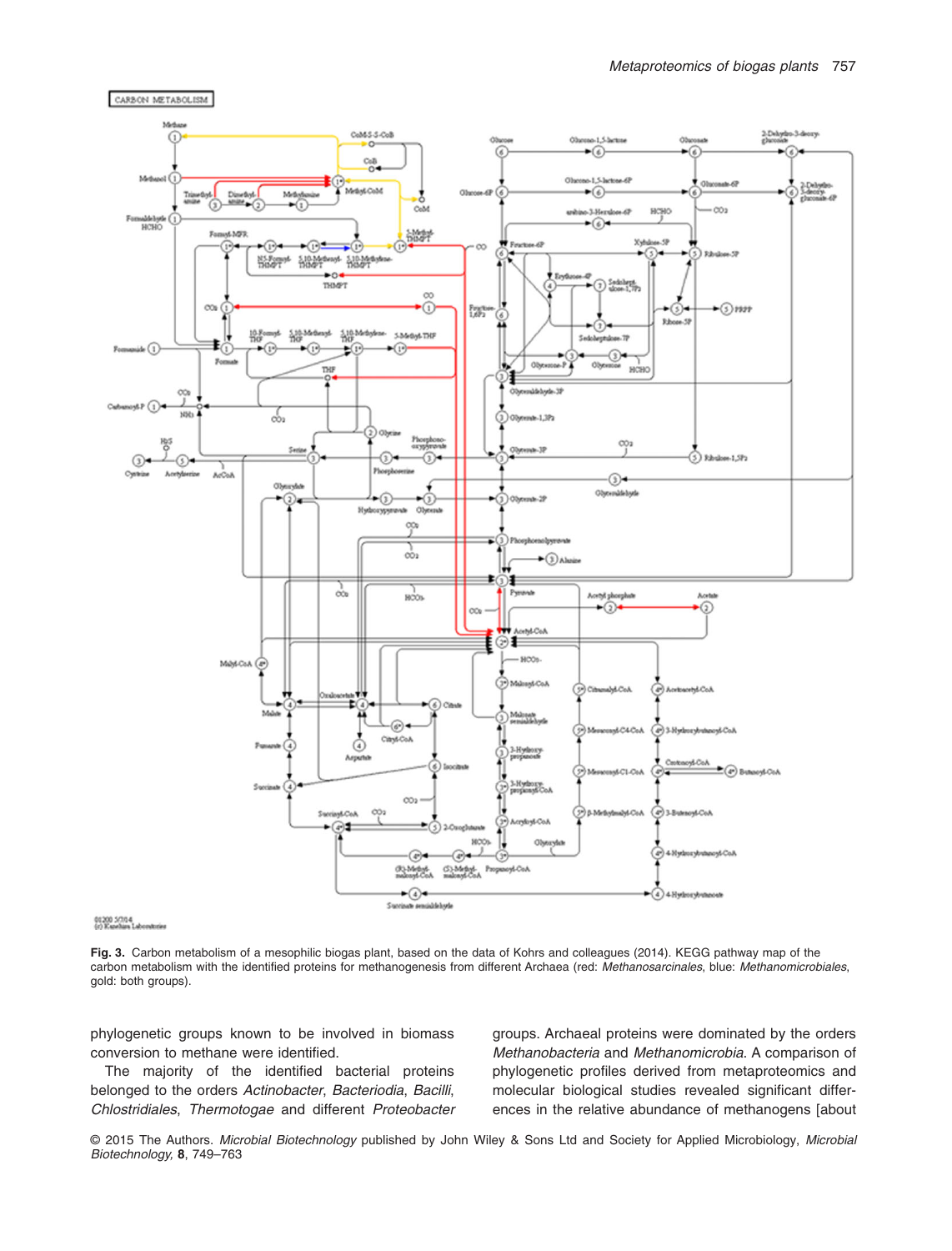| Table 2. Overview about previous metaproteome studies. |  |  |  |  |
|--------------------------------------------------------|--|--|--|--|
|--------------------------------------------------------|--|--|--|--|

| Author                    | Fermenter                                  | Substrate                                             | Process<br>temperature               | Separation method                              | Identified proteins                                                  |
|---------------------------|--------------------------------------------|-------------------------------------------------------|--------------------------------------|------------------------------------------------|----------------------------------------------------------------------|
| Abram et al.<br>(2011)    | 3-5 L lab scale                            | synthetic glucose-based<br>wastewater                 | $15^{\circ}$ C                       | 2D-PAGE (388 spots)                            | 33 proteins                                                          |
| Yan et al.<br>(2012)      | 2 L lab scale                              | blue algae, sludge                                    | $35^{\circ}$ C                       | 2D-PAGE (200-300<br>spots)                     | 3 proteins                                                           |
| Hanreich et al.<br>(2012) | 8 L lab scale                              | beet silage, chopped rye                              | $55^{\circ}$ C                       | 2D-PAGE (350 spots)                            | 7 enzymes of<br>methanogenesis +<br>several housekeeping<br>proteins |
| Hanreich et al.<br>(2013) | 500 ml batch test                          | straw, hay, digestate from<br>maize fermentation      | $38^{\circ}$ C                       | 2D-PAGE (300 spots)                            | 80 proteins                                                          |
| Hever et al.<br>(2013)    | 6 agricultural biogas<br>plants            | mainly grain silage, slurry<br>and manure             | $5x$ mesophilic $1x$<br>thermophilic | SDS-PAGE                                       | 100-150 proteins                                                     |
| Kohrs et al.<br>(2014)    | mesophilic agricultural<br>biogas plants   | maize silage, forage rye,<br>cattle manure and slurry | $43^{\circ}$ C                       | LC-MS/MS, SDS-PAGE,<br>Liquid-IEF $+$ SDS-PAGE | 757-1,639 proteins                                                   |
|                           | thermophilic agricultural<br>biogas plants | maize whole crop silage<br>and poultry manure         | $52^{\circ}$ C                       | LC-MS/MS, SDS-PAGE,<br>Liquid-IEF $+$ SDS-PAGE | 1,663-2,091 proteins                                                 |
| Lü et al.<br>(2014)       | 1 L bottle                                 | office paper $+$ sludge $+$<br>buffer                 | $55^{\circ}$ C                       | LC-MS/MS, SDS-PAGE,<br>Liquid-IEF              | 500 proteins                                                         |

20–30% in metaproteome data compared with the 4% derived by metagenomics (Hanreich *et al*., 2013)]. Both approaches may be subject to bias resulting from differences in cell lysis and extraction of proteins respective genes. When comparing both results with predicted community structures based on modelling of the biogas process, e.g. the Anaerobic Digestion Model number 1 (Batstone *et al*., 2002), abundance of methanogens based on metaproteome data seems to be more correct. Moreover, the difference between abundances based on metaproteome and genomic data is not restricted to methanogens. For example, Lü and colleagues (2014) were astonished about only a few proteins from the genus *Gelria* by metaproteomics, although it was highly abundant in the pyrosequencing data. In this case, the bias might have been introduced by the lack of protein entries for *Gelria* in the UniProt database.

Besides proteins from Archaea and Bacteria, several proteins from plants and animals are frequently identified in samples from BGPs. They are originated from plant feedstock or manure and represent the incomplete usage of substrate. In addition, a few proteins were identified to belong to Fungi (Kohrs *et al*., 2014) and to Bacteriophages (Lü *et al*., 2014). Most likely, the identified proteins were not correctly assigned phylogenetically due to homologous protein sequences. At present, however, it cannot be ruled out completely that Fungi (Trinci *et al*., 1994) or Bacteriophages (Suttle, 2007) have any relevance in BGPs.

As already discussed, the main advantage of metaproteomics is the functional characterization of microbial communities together with the phylogenetic assignment. Lü and colleagues (2014) showed, for example, that hemicellulose was hydrolysed by the genus *Caldicellulosiruptor* and that celluloses were degraded by the cellulosome of *Clostridium thermocellum*. Surprisingly, Lü and colleagues (2014) also observed a high proteolytic activity from *Clostridium proteolyticus*, indicating its function as predator or scavenger of dead biomass. The observed proteolytic activity nicely confirmed a study (Binner *et al*., 2011) demonstrating the fast degradation of externally added cellulolytic enzymes.

For the subsequent fermentation step, mainly proteins from sugar uptake, glycolysis and to some extent from the pentose phosphate pathway were identified. This is in accordance with carbohydrates as the major substrate of biogas production. Whether the Entner– Doudoroff pathway is of relevance for fermentation (Abram *et al*., 2011) or not (Abram *et al*., 2011; Lü *et al*., 2014) depends on process conditions. Pyruvate, which is produced during the glycolysis, is further converted to ethanol, acetate, lactate (Kohrs *et al*., 2014) respectively to propionate, butyrate and butanoate (Lü *et al*., 2014).

Amino acids derived from feedstock proteins are fermentable substrates and precursors for synthesis of microbial biomass. Based on metaproteome data, Heyer and colleagues (2013) reported about an imbalance of amino acids available for microbial anabolism. On the one hand, the enzyme glutamate dehydrogenase degrades glutamate and represents catabolism; on the other hand, enzymes like aspartokinase and dihydrodipicolinate reductase represent anabolism and are involved in *de novo* synthesis of methionine, lysine and threonine surpassing their low proportion in maize protein (Ridley *et al*., 2002).

In contrast to the previous steps of the biogas process, the investigation of acetogenesis is even more challenging. In fact, Lü and colleagues (2014) were able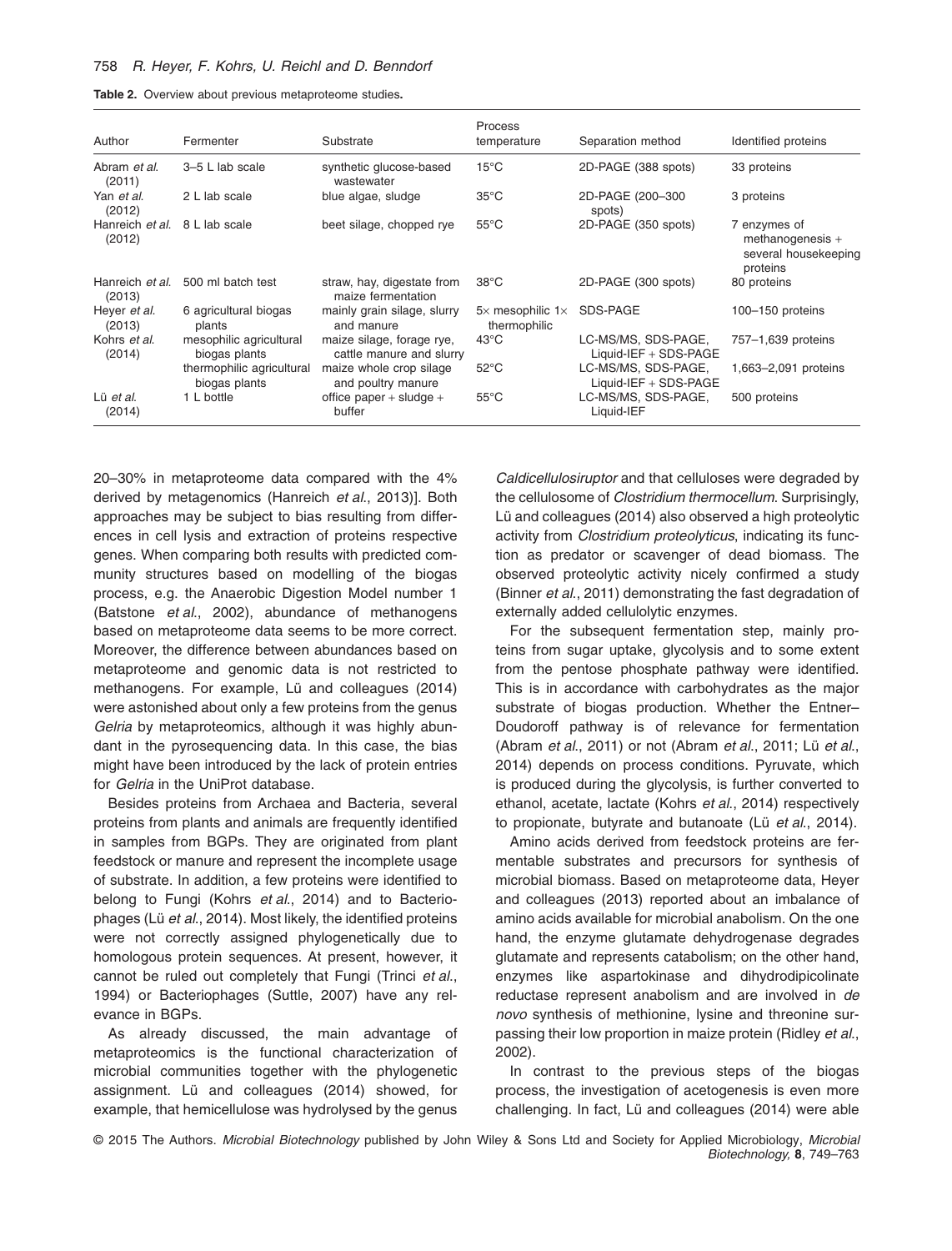to identify the majority of key bacterial enzymes for the acetyl–CoA pathway. However, this pathway not only enables the production of acetate from hydrogen and carbon dioxide but can also be used to oxidize acetate to carbon dioxide. The impact of these two possibilities on the biogas process is further discussed in the review of Müller and colleagues (2013). Consequently, the direction of this pathway can only be determined based on the presence of species identified by metaproteomics or the absence of proteins from acetoclastic methanogenesis.

Proteins involved in methanogenesis are highly abundant in metaproteomes. Nearly all enzymes of the hydrogenotrophic and the acetoclastic pathway were identified. Under psychrophilic and mesophilic conditions, the acetoclastic pathway is favoured (Abram *et al*., 2011; Hanreich *et al*., 2013; Heyer *et al*., 2013; Kohrs *et al*., 2014), whereas, under thermophilic conditions, the hydrogenotrophic pathway is preferred (Kohrs *et al*., 2014; Lü *et al*., 2014). The presence of the acetoclastic pathway under thermophilic conditions was only identified once (Hanreich *et al*., 2012), and seems to be an individual case. Furthermore, enzymes for methanogenesis from single carbon atom compounds were detected (Heyer *et al*., 2013; Kohrs *et al*., 2014) demonstrating the usage of methanol and methylamines released from biomass in BGPs.

Although MS-based metaproteomes of different samples show some similarities due to high abundance of methanogenic enzymes and also the presence of similar dominating phylogenetic groups, each BGP seems to have its own protein signature. Surprisingly, separation of proteins by SDS-PAGE is sufficient to produce individual protein patterns (Heyer *et al*., 2013). These protein patterns were stable for time periods of several months and changes were correlated to process disturbance, namely an acidification of the BGP. Subsequent protein identification revealed a drastic decrease of the concentration of the enzyme methyl CoM reductase in advance of acidification. Accordingly, this key enzyme of methanogenesis could be used as a predictive biomarker. A low level of the corresponding mRNA (from mcrA gene) was previously reported to be correlated to disturbed methanogenesis (Munk *et al*., 2012).

# **Conclusion and outlook**

In depth, analysis of microbial communities in BGPs is required to use their full potential for biogas production. The comparison of methods for the characterization of microbial communities and recent results regarding the functional and taxonomic composition of these microbial communities obtained by various research groups showed that metaproteomics is developing into a powerful tool for the exploration of the biogas process. Besides identifying major pathways of biomass degradation, it links single metabolic pathways with microbial taxa. Each BGP shows its own, time stable protein pattern. Strong alterations in this pattern can be linked with process disturbances, and some enzymes were identified as potential biomarkers for process monitoring and fault detection.

Metaproteome analysis of BGPs is still hampered, however, by sample impurities, sample complexity, redundancy of protein identifications and a lack of genome sequences required for protein identifications. Nevertheless, the presented workflow overcomes at least parts of these problems. In the future key issues to be addressed include comprehensive sample preparation, a suitable protein separation, grouping of redundant proteins and the incorporation of meta-information from online repositories. In particular, more efficient protein extraction, improved MS and new algorithms for the verification of protein identification are urgently required to further improve this workflow and to exploit the full potential of metaproteomics. In addition, it has to be taken into account that metaproteomics is no stand-alone approach. For comprehensive analysis of microbial communities, metaproteomics should be applied in concert with microscopy, cytometry, metagenomics, metatranscriptomics and metabolomics.

#### **Acknowledgements**

We thank Clayton Wollner for critical reading of the manuscript.

#### **Conflict of interest**

None declared.

#### **References**

- Abram, F., Gunnigle, E., and O'Flaherty, V. (2009) Optimisation of protein extraction and 2-DE for metaproteomics of microbial communities from anaerobic wastewater treatment biofilms. *Electrophoresis* **30:** 4149– 4151.
- Abram, F., Enright, A.M., O'Reilly, J., Botting, C.H., Collins, G., and O'Flaherty, V. (2011) A metaproteomic approach gives functional insights into anaerobic digestion. *J Appl Microbiol* **110:** 1550–1560.
- Acland, A., Agarwala, R., Barrett, T., Beck, J., Benson, D.A., Bollin, C., *et al*. (2014) Database resources of the National Center for Biotechnology Information. *Nucleic Acids Res* **42:** D7–D17.
- Amann, R.I., Ludwig, W., and Schleifer, K.H. (1995) Phylogenetic identification and in-situ detection of individual microbial-cells without cultivation. *Microbiol Rev* **59:** 143–169.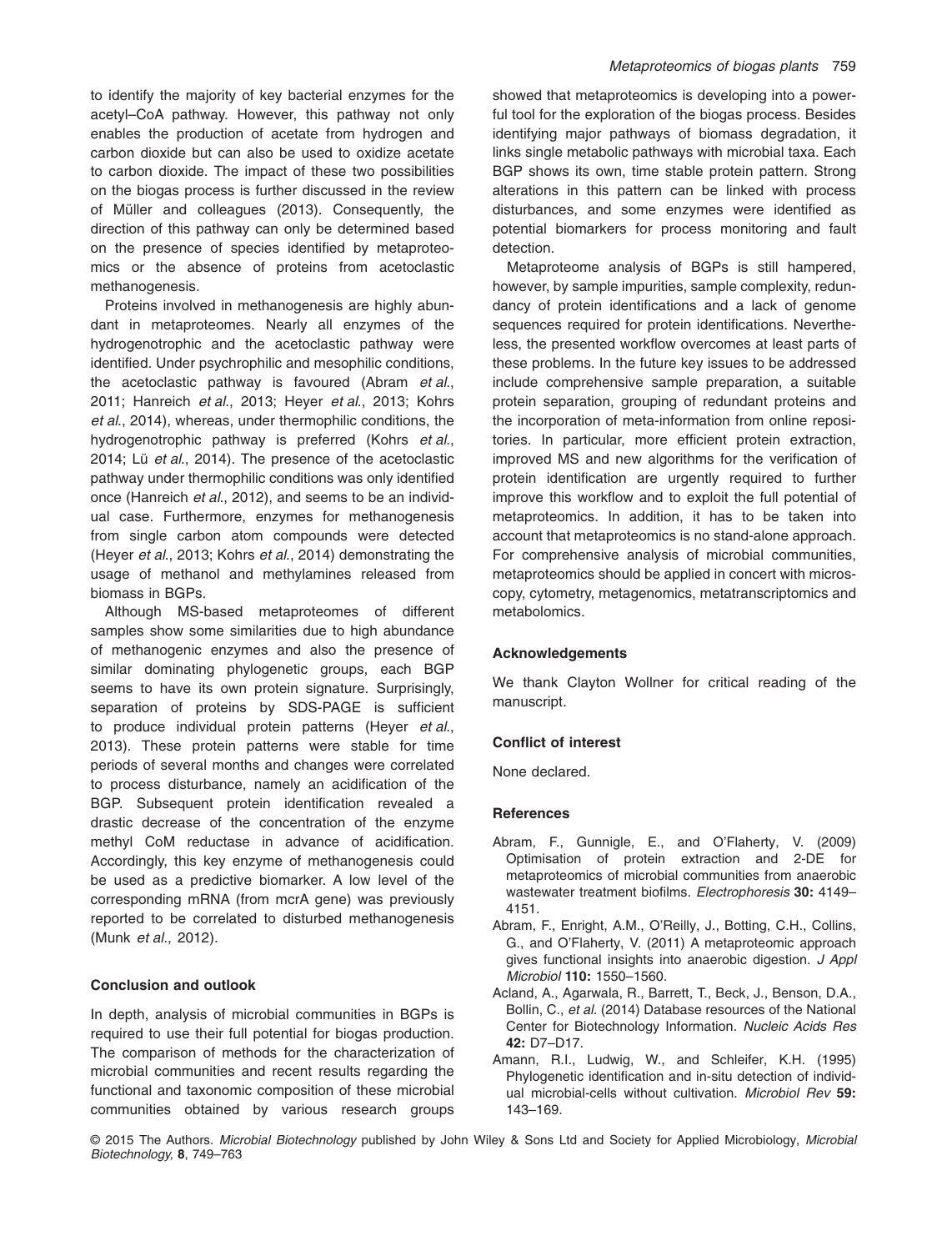- Angelidaki, I., Karakashev, D., Batstone, D.J., Plugge, C.M., and Stams, A.J. (2011) Biomethanation and its potential. *Methods Enzymol* **494:** 327–351.
- Appels, L., Baeyens, J., Degreve, J., and Dewil, R. (2008) Principles and potential of the anaerobic digestion of waste-activated sludge. *Prog Energ Combust* **34:** 755– 781.
- Ashburner, M., Ball, C.A., Blake, J.A., Botstein, D., Butler, H., Cherry, J.M., *et al*. (2000) Gene Ontology: tool for the unification of biology. *Nat Genet* **25:** 25–29.
- Bairoch, A. (2000) The ENZYME database in 2000. *Nucleic Acids Res* **28:** 304–305.
- Bastida, F., Moreno, J.L., Nicolas, C., Hernandez, T., and Garcia, C. (2009) Soil metaproteomics: a review of an emerging environmental science. Significance, methodology and perspectives. *Eur J Soil Sci* **60:** 845–859.
- Batstone, D.J., Keller, J., Angelidaki, I., Kalyuzhnyi, S.V., Pavlostathis, S.G., Rozzi, A., *et al*. (2002) The IWAAnaerobic Digestion Model No 1 (ADM1). *Water Sci Technol* **45:** 65–73.
- Benndorf, D., Balcke, G.U., Harms, H., and von Bergen, M. (2007) Functional metaproteome analysis of protein extracts from contaminated soil and groundwater. *Isme J* **1:** 224–234.
- Bensmann, A., Hanke-Rauschenbach, R., Heyer, R., Kohrs, F., Benndorf, D., Reichl, U., and Sundmacher, K. (2014) Biological methanation of hydrogen within biogas plants: a model-based feasibility study. *Appl Energ* **134:** 413– 425.
- Bentley, D.R., Balasubramanian, S., Swerdlow, H.P., Smith, G.P., Milton, J., Brown, C.G., *et al*. (2008) Accurate whole human genome sequencing using reversible terminator chemistry. *Nature* **456:** 53–59.
- Bernhardt, J., Michalik, S., Wollscheid, B., Volker, U., and Schmidt, F. (2013) Proteomics approaches for the analysis of enriched microbial subpopulations and visualization of complex functional information. *Curr Opin Biotechnol* **24:** 112–119.
- Binner, R., Menath, V., Huber, H., Thomm, M., Bischof, F., Schmack, D., and Reuter, M. (2011) Comparative study of stability and half-life of enzymes and enzyme aggregates implemented in anaerobic biogas processes. *Biomass Conversion Biorefinery* **1:** 1–8.
- Bradford, M.M. (1976) A rapid and sensitive method for the quantitation of microgram quantities of protein utilizing the principle of protein-dye binding. *Anal Biochem* **72:** 248– 254.
- Bradshaw, R.A., Burlingame, A.L., Carr, S., and Aebersold, R. (2006) Reporting protein identification data: the next generation of guidelines. *Mol Cell Proteomics* **5:** 787– 788.
- Burnum, K.E., Callister, S.J., Nicora, C.D., Purvine, S.O., Hugenholtz, P., Warnecke, F., *et al*. (2011) Proteome insights into the symbiotic relationship between a captive colony of *Nasutitermes corniger* and its hindgut microbiome. *Isme J* **5:** 161–164.
- Caspi, R., Altman, T., Billington, R., Dreher, K., Foerster, H., Fulcher, C.A., *et al*. (2014) The MetaCyc database of metabolic pathways and enzymes and the BioCyc collection of Pathway/Genome Databases. *Nucleic Acids Res* **42:** D459–D471.
- Chen, Y., Cheng, J.J., and Creamer, K.S. (2008) Inhibition of anaerobic digestion process: a review. *Bioresour Technol* **99:** 4044–4064.
- Consortium, U. (2012) Reorganizing the protein space at the Universal Protein Resource (UniProt). *Nucleic Acids Res* **40:** D71–D75.
- Craig, R., and Beavis, R.C. (2004) TANDEM: matching proteins with tandem mass spectra. *Bioinformatics* **20:** 1466– 1467.
- Elias, J.E., Haas, W., Faherty, B.K., and Gygi, S.P. (2005) Comparative evaluation of mass spectrometry platforms used in large-scale proteomics investigations. *Nat Methods* **2:** 667–675.
- Fachagentur Nachwachsende Rohstoffe e.V. (FNR) (2013) Basisdaten Bioenergie Deutschland.
- Frank, A., and Pevzner, P. (2005) PepNovo: de novo peptide sequencing via probabilistic network modeling. *Anal Chem* **77:** 964–973.
- Gagliano, M.C., Braguglia, C.M., Gianico, A., Mininni, G., Nakamura, K., and Rossetti, S. (2014) Thermophilic anaerobic digestion of thermal pretreated sludge: role of microbial community structure and correlation with process performances. *Water Res* **68C:** 498–509.
- Gasch, C., Hildebrandt, I., Rebbe, F., and Röske, I. (2013) Enzymatic monitoring and control of a two-phase batch digester leaching system with integrated anaerobic filter. *Energy, Sustainability Soc* **3:** 1–11.
- Grotenhuis, J., Smit, M., Plugge, C., Xu, Y., Van Lammeren, A., Stams, A., and Zehnder, A. (1991) Bacteriological composition and structure of granular sludge adapted to different substrates. *Appl Environ Microbiol* **57:** 1942– 1949.
- Gupta, N., and Pevzner, P.A. (2009) False discovery rates of protein identifications: a strike against the two-peptide rule. *J Proteome Res* **8:** 4173–4181.
- Gupta, N., Tanner, S., Jaitly, N., Adkins, J.N., Lipton, M., Edwards, R., *et al*. (2007) Whole proteome analysis of post-translational modifications: applications of massspectrometry for proteogenomic annotation. *Genome Res* **17:** 1362–1377.
- Gygi, S.P., Rist, B., Gerber, S.A., Turecek, F., Gelb, M.H., and Aebersold, R. (1999) Quantitative analysis of complex protein mixtures using isotope-coded affinity tags. *Nat Biotechnol* **17:** 994–999.
- Hanreich, A., Heyer, R., Benndorf, D., Rapp, E., Pioch, M., Reichl, U., and Klocke, M. (2012) Metaproteome analysis to determine the metabolically active part of a thermophilic microbial community producing biogas from agricultural biomass. *Can J Microbiol* **58:** 917– 922.
- Hanreich, A., Schimpf, U., Zakrzewski, M., Schluter, A., Benndorf, D., Heyer, R., *et al*. (2013) Metagenome and metaproteome analyses of microbial communities in mesophilic biogas-producing anaerobic batch fermentations indicate concerted plant carbohydrate degradation. *Syst Appl Microbiol* **36:** 330–338.
- Heine-Dobbernack, E., Schoberth, S.M., and Sahm, H. (1988) Relationship of intracellular coenzyme F(420) content to growth and metabolic activity of methanobacterium bryantii and methanosarcina barkeri. *Appl Environ Microbiol* **54:** 454–459.

<sup>© 2015</sup> The Authors. *Microbial Biotechnology* published by John Wiley & Sons Ltd and Society for Applied Microbiology, *Microbial Biotechnology,* **8**, 749–763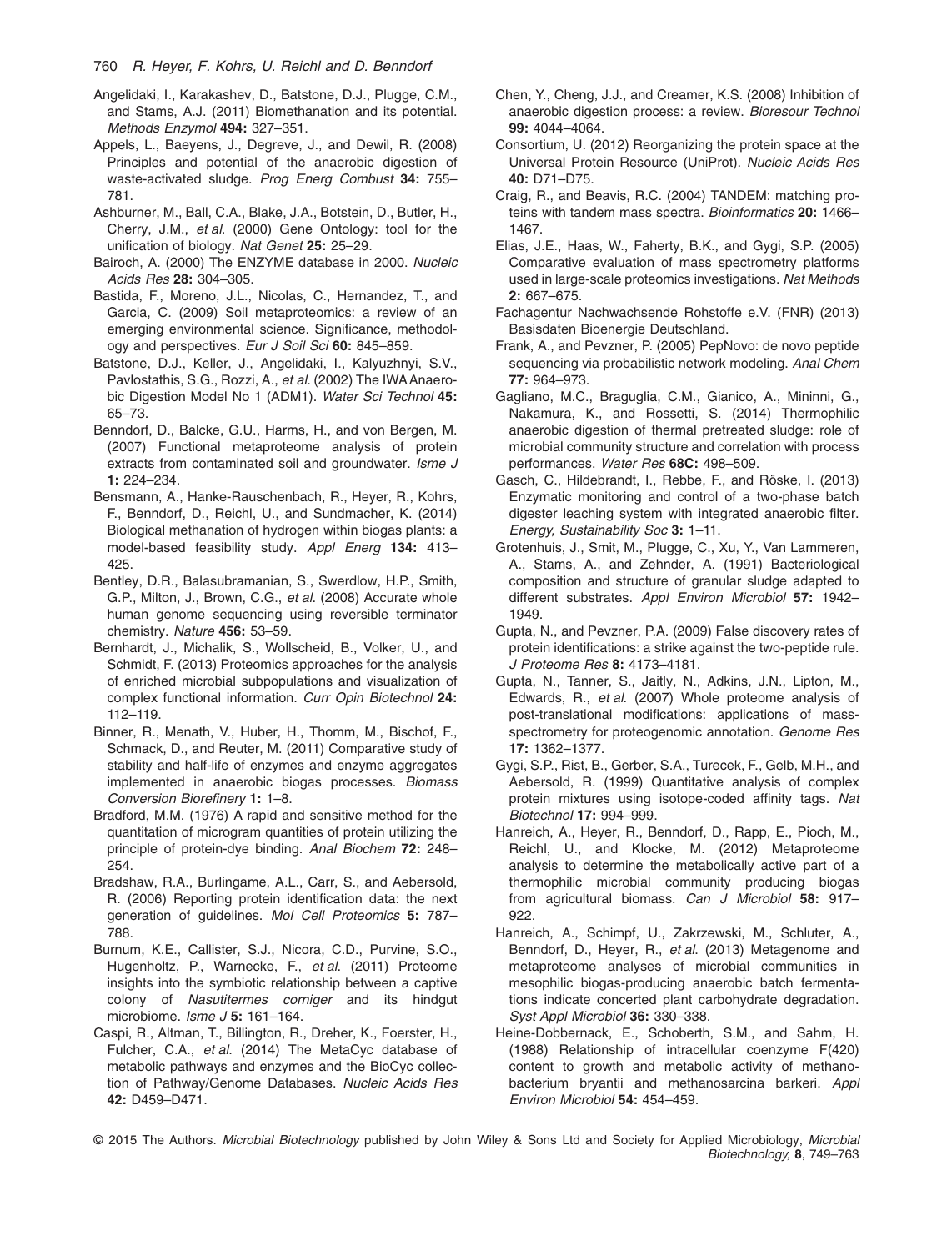- Heyer, R., Kohrs, F., Benndorf, D., Rapp, E., Kausmann, R., Heiermann, M., *et al*. (2013) Metaproteome analysis of the microbial communities in agricultural biogas plants. *New Biotechnol* **30:** 614–622.
- Hill, D., and Holmberg, R. (1988) Long chain volatile fatty acid relationships in anaerobic digestion of swine waste. *Biological Wastes* **23:** 195–214.
- Hofman-Bang, J., Zheng, D., Westermann, P., Ahring, B.K., and Raskin, L. (2003) Molecular ecology of anaerobic reactor systems. *Adv Biochem Eng Biotechnol* **81:** 151– 203.
- Holm-Nielsen, J.B., Al Seadi, T., and Oleskowicz-Popiel, P. (2009) The future of anaerobic digestion and biogas utilization. *Bioresour Technol* **100:** 5478–5484.
- Huson, D.H., Auch, A.F., Qi, J., and Schuster, S.C. (2007) MEGAN analysis of metagenomic data. *Genome Res* **17:** 377–386.
- Ishihama, Y., Oda, Y., Tabata, T., Sato, T., Nagasu, T., Rappsilber, J., and Mann, M. (2005) Exponentially modified protein abundance index (emPAI) for estimation of absolute protein amount in proteomics by the number of sequenced peptides per protein. *Mol Cell Proteomics* **4:** 1265–1272.
- Jagtap, P., Goslinga, J., Kooren, J.A., McGowan, T., Wroblewski, M.S., Seymour, S.L., and Griffin, T.J. (2013) A two-step database search method improves sensitivity in peptide sequence matches for metaproteomics and proteogenomics studies. *Proteomics* **13:** 1352–1357.
- Jehmlich, N., Schmidt, F., Hartwich, M., von Bergen, M., Richnow, H.H., and Vogt, C. (2008) Incorporation of carbon and nitrogen atoms into proteins measured by proteinbased stable isotope probing (Protein-SIP). *Rapid Commun Mass Spectrom* **22:** 2889–2897.
- Jehmlich, N., Hubschmann, T., Salazar, M.G., Volker, U., Benndorf, D., Muller, S., *et al*. (2010) Advanced tool for characterization of microbial cultures by combining cytomics and proteomics. *Appl Microbiol Biotechnol* **88:** 575–584.
- Kanehisa, M., and Goto, S. (2000) KEGG: kyoto encyclopedia of genes and genomes. *Nucleic Acids Res* **28:** 27–30.
- Karp, N.A., and Lilley, K.S. (2007) Design and analysis issues in quantitative proteomics studies. *Proteomics* **7** (Suppl. 1): 42–50.
- Keiblinger, K.M., Wilhartitz, I.C., Schneider, T., Roschitzki, B., Schmid, E., Eberl, L., *et al*. (2012) Soil metaproteomics – Comparative evaluation of protein extraction protocols. *Soil Biol Biochem* **54:** 14–24.
- Kelchtermans, P., Bittremieux, W., De Grave, K., Degroeve, S., Ramon, J., Laukens, K., *et al*. (2014) Machine learning applications in proteomics research: how the past can boost the future. *Proteomics* **14:** 353–366.
- Klappenbach, J.A., Saxman, P.R., Cole, J.R., and Schmidt, T.M. (2001) rrndb: the ribosomal RNA operon copy number database. *Nucleic Acids Res* **29:** 181–184.
- Klocke, M., Nettmann, E., Bergmann, I., Mundt, K., Souidi, K., Mumme, J., and Linke, B. (2008) Characterization of the methanogenic Archaea within two-phase biogas reactor systems operated with plant biomass. *Syst Appl Microbiol* **31:** 190–205.
- Klose, J. (1975) Protein mapping by combined isoelectric focusing and electrophoresis of mouse tissues. A novel approach to testing for induced point mutations in mammals. *Humangenetik* **26:** 231–243.
- Kohrs, F., Heyer, R., Magnussen, A., Benndorf, D., Muth, T., Behne, A., *et al*. (2014) Sample prefractionation with liquid isoelectric focusing enables in depth microbial metaproteome analysis of mesophilic and thermophilic biogas plants. *Anaerobe* **29:** 59–67.
- Kuhn, R., Benndorf, D., Rapp, E., Reichl, U., Palese, L.L., and Pollice, A. (2011) Metaproteome analysis of sewage sludge from membrane bioreactors. *Proteomics* **11:** 2738– 2744.
- Laemmli, U.K. (1970) Cleavage of structural proteins during the assembly of the head of bacteriophage T4. *Nature* **227:** 680–685.
- Laube, V.M., and Martin, S.M. (1981) Conversion of cellulose to methane and carbon dioxide by triculture of *Acetivibrio cellulolyticus*, *Desulfovibrio* sp., and *Methanosarcina barkeri*. *Appl Environ Microbiol* **42:** 413–420.
- Li, Y., Dick, W.A., and Tuovinen, O.H. (2004) Fluorescence microscopy for visualization of soil microorganisms – a review. *Biol Fertil Soils* **39:** 301–311.
- Link, A.J., Eng, J., Schieltz, D.M., Carmack, E., Mize, G.J., Morris, D.R., *et al*. (1999) Direct analysis of protein complexes using mass spectrometry. *Nat Biotechnol* **17:** 676–682.
- Lottspeich, F., and Kellermann, J. (2011) ICPL labeling strategies for proteome research. *Methods Mol Biol* **753:** 55–64.
- Lowry, O.H., Rosebrough, N.J., Farr, A.L., and Randall, R.J. (1951) Protein measurement with the Folin phenol reagent. *J Biol Chem* **193:** 265–275.
- Luo, G., Johansson, S., Boe, K., Xie, L., Zhou, Q., and Angelidaki, I. (2012) Simultaneous hydrogen utilization and in situ biogas upgrading in an anaerobic reactor. *Biotechnol Bioeng* **109:** 1088–1094.
- Lü, F., Bize, A., Guillot, A., Monnet, V., Madigou, C., Chapleur, O., *et al*. (2014) Metaproteomics of cellulose methanisation under thermophilic conditions reveals a surprisingly high proteolytic activity. *Isme J* **8:** 88– 102.
- Ma, Z.Q., Chambers, M.C., Ham, A.J.L., Cheek, K.L., Whitwell, C.W., Aerni, H.R., *et al*. (2011) ScanRanker: quality assessment of tandem mass spectra via sequence tagging. *J Proteome Res* **10:** 2896–2904.
- Margulies, M., Egholm, M., Altman, W.E., Attiya, S., Bader, J.S., Bemben, L.A., *et al*. (2005) Genome sequencing in microfabricated high-density picolitre reactors. *Nature* **437:** 376–380.
- Marzorati, M., Wittebolle, L., Boon, N., Daffonchio, D., and Verstraete, W. (2008) How to get more out of molecular fingerprints: practical tools for microbial ecology. *Environ Microbiol* **10:** 1571–1581.
- Munk, B., Bauer, C., Gronauer, A., and Lebuhn, M. (2010) Population dynamics of methanogens during acidification of biogas fermenters fed with maize silage. *Eng Life Sci* **10:** 496–508.
- Munk, B., Bauer, C., Gronauer, A., and Lebuhn, M. (2012) A metabolic quotient for methanogenic Archaea. *Water Sci Technol* **66:** 2311–2317.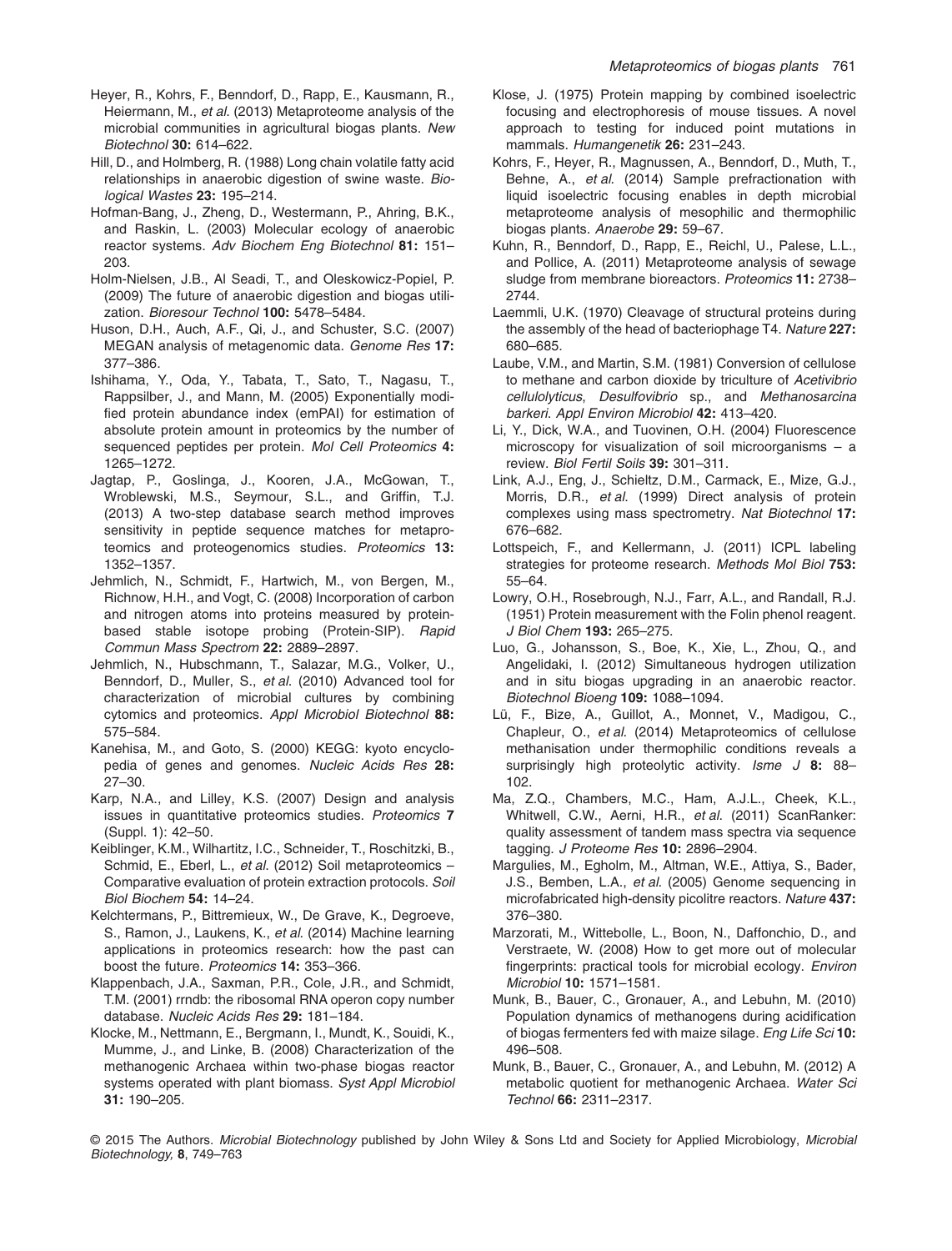- Muth, T., Behne, A., Heyer, R., Kohrs, F., Benndorf, D., Hoffmann, M., Lehtevä, M., Reichl, U., Martens, L., Rapp, E. (2015) The MetaProteomeAnalyzer: a powerful opensource software suite for metaproteomics data analysis and interpretation. *Journal of Proteome Research* **14:**1557–1565.
- Muth, T., Benndorf, D., Reichl, U., Rapp, E., and Martens, L. (2013) Searching for a needle in a stack of needles: challenges in metaproteomics data analysis. *Mol Biosyst* **9:** 578–585.
- Müller, B., Sun, L., and Schnürer, A. (2013) First insights into the syntrophic acetate-oxidizing bacteria – a genetic study. *Microbiologyopen* **2:** 35–53.
- Müller, S., Hubschmann, T., Kleinsteuber, S., and Vogt, C. (2012) High resolution single cell analytics to follow microbial community dynamics in anaerobic ecosystems. *Methods* **57:** 338–349.
- Nelson, M.C., Morrison, M., and Yu, Z.T. (2011) A metaanalysis of the microbial diversity observed in anaerobic digesters. *Bioresour Technol* **102:** 3730–3739.
- Nettmann, E., Bergmann, I., Pramschufer, S., Mundt, K., Plogsties, V., Herrmann, C., and Klocke, M. (2010) Polyphasic analyses of methanogenic archaeal communities in agricultural biogas plants. *Appl Environ Microbiol* **76:** 2540–2548.
- O'Farrell, P.H. (1975) High resolution two-dimensional electrophoresis of proteins. *J Biol Chem* **250:** 4007–4021.
- Ondov, B.D., Bergman, N.H., and Phillippy, A.M. (2011) Interactive metagenomic visualization in a Web browser. *BMC Bioinformatics* **12:** 385.
- Perkins, D.N., Pappin, D.J.C., Creasy, D.M., and Cottrell, J.S. (1999) Probability-based protein identification by searching sequence databases using mass spectrometry data. *Electrophoresis* **20:** 3551–3567.
- Plugge, C.M., Scholten, J.C.M., Culley, D.E., Nie, L., Brockman, F.J., and Zhang, W.W. (2010) Global transcriptomics analysis of the Desulfovibrio vulgaris change from syntrophic growth with Methanosarcina barkeri to sulfidogenic metabolism. *Microbiol-Sgm* **156:** 2746–2756.
- Popov, N., Schmitt, M., Schulzeck, S., and Matthies, H. (1975) Eine storungsfreie mikromethode zur bestimmung des proteingehaltes in gewebehomogenaten. *Acta Biol Med Ger* **34:** 1441–1446.
- Rademacher, A., Zakrzewski, M., Schluter, A., Schonberg, M., Szczepanowski, R., Goesmann, A., *et al*. (2012) Characterization of microbial biofilms in a thermophilic biogas system by high-throughput metagenome sequencing. *FEMS Microbiol Ecol* **79:** 785–799.
- Refai, S., Berger, S., Wassmann, K., and Deppenmeier, U. (2014) Quantification of methanogenic heterodisulfide reductase activity in biogas sludge. *J Biotechnol* **180:** 66–69.
- Ridley, W.P., Sidhu, R.S., Pyla, P.D., Nemeth, M.A., Breeze, M.L., and Astwood, J.D. (2002) Comparison of the nutritional profile of glyphosate-tolerant corn event NK603 with that of conventional corn (Zea mays L. *J Agr Food Chem* **50:** 7235–7243.
- Risk, B.A., Spitzer, W.J., and Giddings, M.C. (2013) Peppy: proteogenomic search software. *J Proteome Res* **12:** 3019–3025.
- Roume, H., Muller, E.E.L., Cordes, T., Renaut, J., Hiller, K., and Wilmes, P. (2013) A biomolecular isolation framework for eco-systems biology. *Isme J* **7:** 110–121.
- Schlüter, A., Bekel, T., Diaz, N.N., Dondrup, M., Eichenlaub, R., Gartemann, K.H., *et al*. (2008) The metagenome of a biogas-producing microbial community of a production-scale biogas plant fermenter analysed by the 454-pyrosequencing technology. *J Biotechnol* **136:** 77–90.
- Schneider, T., Keiblinger, K.M., Schmid, E., Sterflinger-Gleixner, K., Ellersdorfer, G., Roschitzki, B., *et al*. (2012) Who is who in litter decomposition? Metaproteomics reveals major microbial players and their biogeochemical functions. *Isme J* **6:** 1749–1762.
- Scholten, J.C.M., and Conrad, R. (2000) Energetics of syntrophic propionate oxidation in defined batch and chemostat cocultures. *Appl Environ Microbiol* **66:** 2934– 2942.
- Schweikl, H., Klein, U., Schindlbeck, M., and Wieczorek, H. (1989) A vacuolar-type ATPase, partially purified from potassium transporting plasma membranes of tobacco hornworm midgut. *J Biol Chem* **264:** 11136–11142.
- Sekiguchi, Y., Kamagata, Y., Nakamura, K., Ohashi, A., and Harada, H. (1999) Fluorescence in situ hybridization using 16S rRNA-targeted oligonucleotides reveals localization of methanogens and selected uncultured bacteria in mesophilic and thermophilic sludge granules. *Appl Environ Microbiol* **65:** 1280–1288.
- Senesi, N., Miano, T., Provenzano, M., and Brunetti, G. (1989) Spectroscopic and compositional comparative characterization of IHSS reference and standard fulvic and humic acids of various origin. *Sci Total Environ* **81:** 143– 156.
- Shevchenko, A., Wilm, M., Vorm, O., and Mann, M. (1996) Mass spectrometric sequencing of proteins from silver stained polyacrylamide gels. *Anal Chem* **68:** 850–858.
- Shevchenko, A., Sunyaev, S., Loboda, A., Shevehenko, A., Bork, P., Ens, W., and Standing, K.G. (2001) Charting the proteomes of organisms with unsequenced genomes by MALDI-quadrupole time of flight mass spectrometry and BLAST homology searching. *Anal Chem* **73:** 1917–1926.
- Smith, P., Krohn, R.I., Hermanson, G., Mallia, A., Gartner, F., Provenzano, M., *et al*. (1985) Measurement of protein using bicinchoninic acid. *Anal Biochem* **150:** 76–85.
- Sturm, M., Bertsch, A., Gropl, C., Hildebrandt, A., Hussong, R., Lange, E., *et al*. (2008) OpenMS-An open-source software framework for mass spectrometry. *BMC Bioinformatics* **9:** 163.
- Suttle, C.A. (2007) Marine viruses major players in the global ecosystem. *Nat Rev Microbiol* **5:** 801–812.
- Suzek, B.E., Huang, H.Z., McGarvey, P., Mazumder, R., and Wu, C.H. (2007) UniRef: comprehensive and nonredundant UniProt reference clusters. *Bioinformatics* **23:** 1282–1288.
- Tabb, D.L., Vega-Montoto, L., Rudnick, P.A., Variyath, A.M., Ham, A.J.L., Bunk, D.M., *et al*. (2010) Repeatability and reproducibility in proteomic identifications by liquid chromatography-tandem mass spectrometry. *J Proteome Res* **9:** 761–776.
- Tatton, M.J., Archer, D.B., Powell, G.E., and Parker, M.L. (1989) Methanogenesis from ethanol by defined mixed
- © 2015 The Authors. *Microbial Biotechnology* published by John Wiley & Sons Ltd and Society for Applied Microbiology, *Microbial Biotechnology,* **8**, 749–763